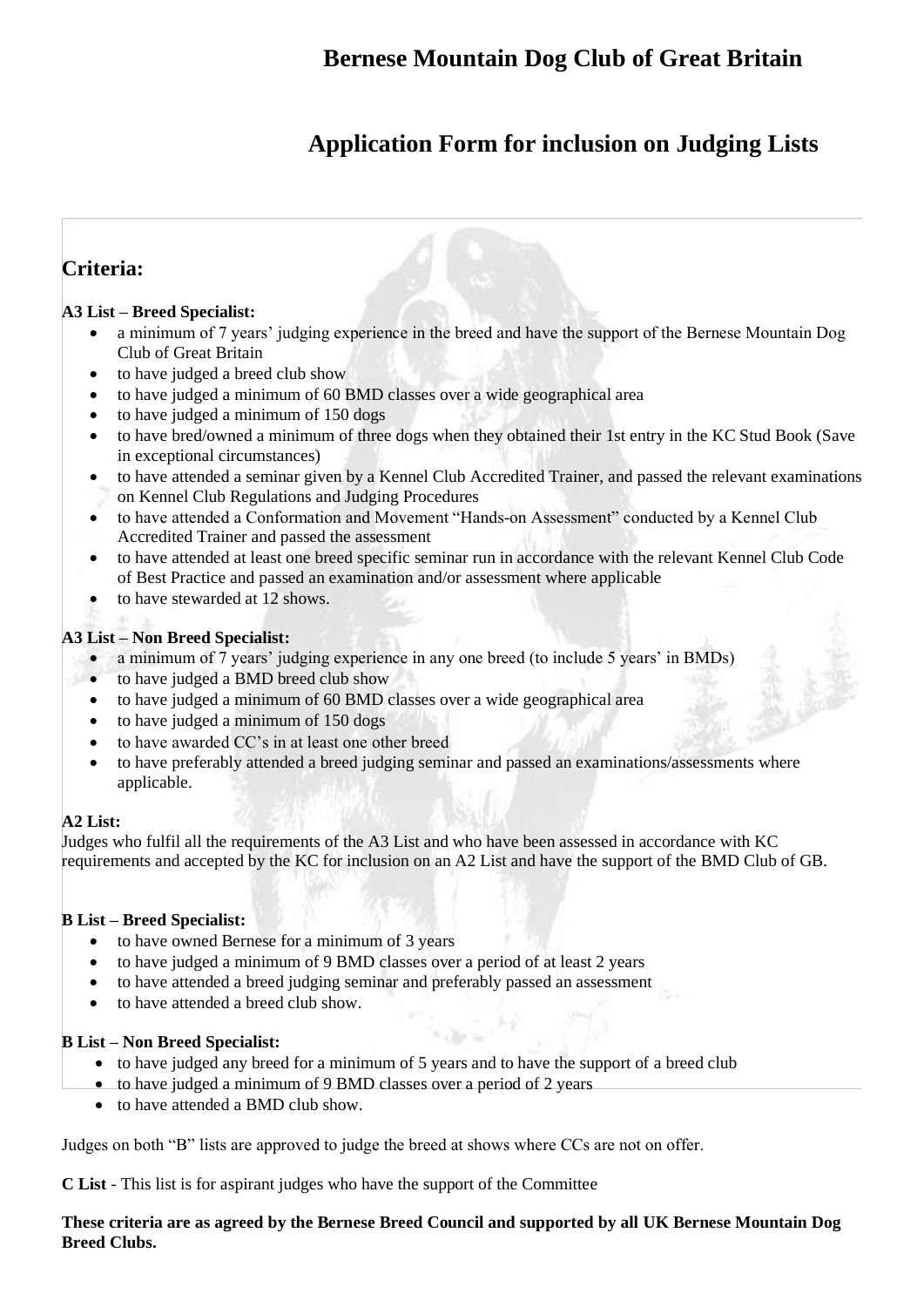# **Judging CV**

| Please complete the following in full:<br>Please tick which list you wish to apply for |                                                            |  |  |  |  |  |  |
|----------------------------------------------------------------------------------------|------------------------------------------------------------|--|--|--|--|--|--|
| A3 Breed Specialist                                                                    | A3 Non Breed Specialist                                    |  |  |  |  |  |  |
|                                                                                        |                                                            |  |  |  |  |  |  |
| B List Non Specialist                                                                  | $C$ List                                                   |  |  |  |  |  |  |
| No. of Bernese owned                                                                   |                                                            |  |  |  |  |  |  |
|                                                                                        |                                                            |  |  |  |  |  |  |
| <u> 1989 - John Stone Barbara (f. 1989)</u>                                            |                                                            |  |  |  |  |  |  |
|                                                                                        | Are you a member of the BMDC of GB Date Joined Date Joined |  |  |  |  |  |  |
|                                                                                        | General Control Control Control                            |  |  |  |  |  |  |
| * Please give details of any BMD breed seminars or training you have attended:         |                                                            |  |  |  |  |  |  |
|                                                                                        |                                                            |  |  |  |  |  |  |
|                                                                                        |                                                            |  |  |  |  |  |  |
|                                                                                        |                                                            |  |  |  |  |  |  |

\*Please give details of any relevant Kennel Club training you have attended:

\_\_\_\_\_\_\_\_\_\_\_\_\_\_\_\_\_\_\_\_\_\_\_\_\_\_\_\_\_\_\_\_\_\_\_\_\_\_\_\_\_\_\_\_\_\_\_\_\_\_\_\_\_\_\_\_\_\_\_\_\_\_\_\_\_\_\_\_\_\_\_\_\_\_\_\_

\_\_\_\_\_\_\_\_\_\_\_\_\_\_\_\_\_\_\_\_\_\_\_\_\_\_\_\_\_\_\_\_\_\_\_\_\_\_\_\_\_\_\_\_\_\_\_\_\_\_\_\_\_\_\_\_\_\_\_\_\_\_\_\_\_\_\_\_\_\_\_\_\_\_\_\_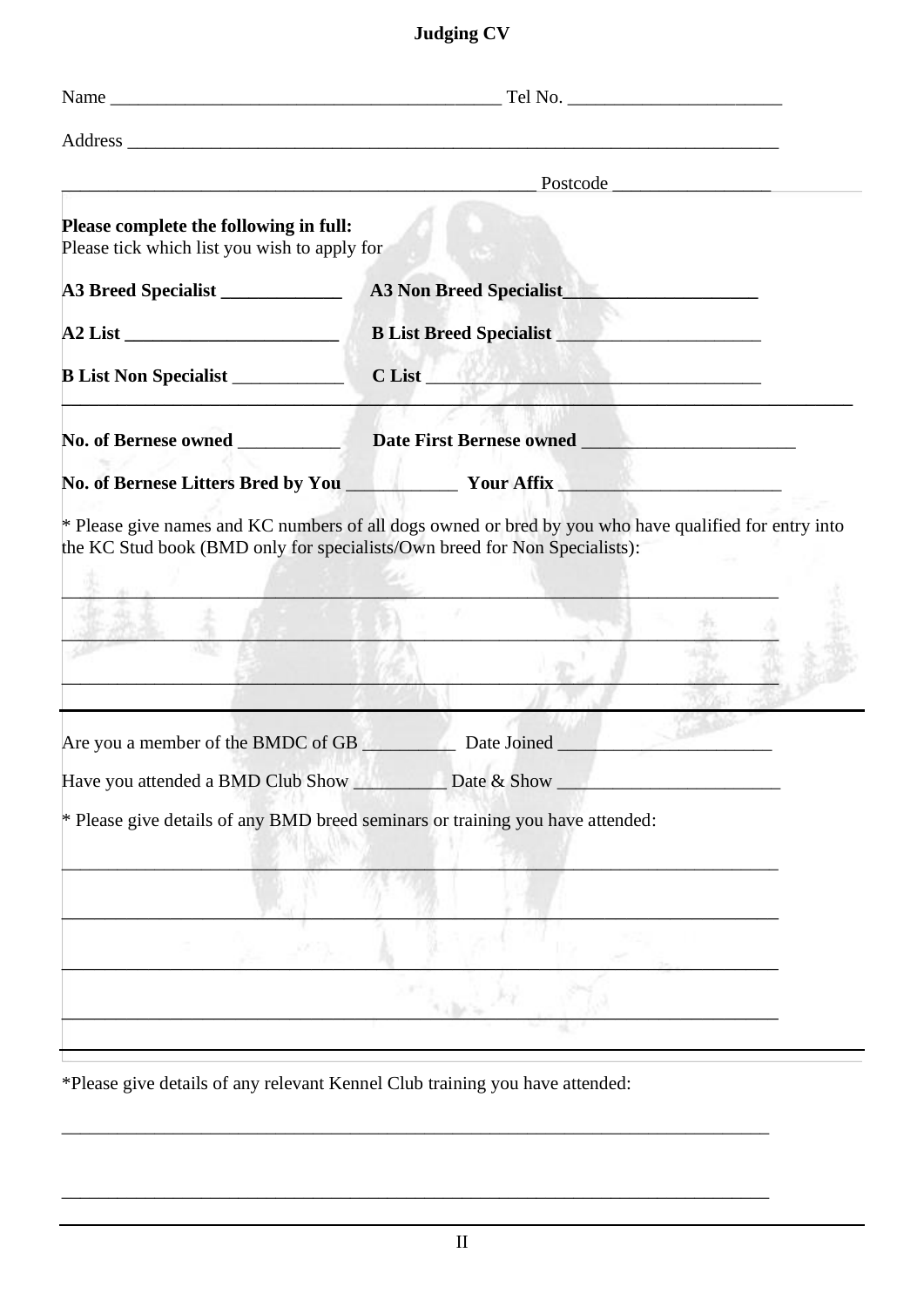\*Please give any other qualification/information which you consider to be relevant to your application

\_\_\_\_\_\_\_\_\_\_\_\_\_\_\_\_\_\_\_\_\_\_\_\_\_\_\_\_\_\_\_\_\_\_\_\_\_\_\_\_\_\_\_\_\_\_\_\_\_\_\_\_\_\_\_\_\_\_\_\_\_\_\_\_\_\_\_\_\_\_\_\_\_\_\_

\_\_\_\_\_\_\_\_\_\_\_\_\_\_\_\_\_\_\_\_\_\_\_\_\_\_\_\_\_\_\_\_\_\_\_\_\_\_\_\_\_\_\_\_\_\_\_\_\_\_\_\_\_\_\_\_\_\_\_\_\_\_\_\_\_\_\_\_\_\_\_\_\_\_\_\_

\_\_\_\_\_\_\_\_\_\_\_\_\_\_\_\_\_\_\_\_\_\_\_\_\_\_\_\_\_\_\_\_\_\_\_\_\_\_\_\_\_\_\_\_\_\_\_\_\_\_\_\_\_\_\_\_\_\_\_\_\_\_\_\_\_\_\_\_\_\_\_\_\_\_\_

### **\*Judging Experience:**

Have you judged Bernese? \_\_\_\_\_\_\_\_\_\_\_\_\_\_\_ Date first judged Bernese \_\_\_\_\_\_\_\_\_\_\_\_\_

#### Please give the following information about your **Bernese** judging experience

| Date | Name of Show | Type | No of<br>Dogs | Entries | Absentees                                        | Dogs Judged | No. of Classes |
|------|--------------|------|---------------|---------|--------------------------------------------------|-------------|----------------|
|      |              |      |               |         |                                                  |             |                |
|      |              |      |               |         |                                                  |             |                |
|      |              |      |               |         |                                                  |             |                |
|      |              |      |               |         |                                                  |             |                |
|      |              |      |               |         |                                                  |             |                |
|      |              |      |               |         |                                                  |             |                |
|      |              |      |               |         |                                                  |             |                |
|      |              |      |               |         |                                                  |             |                |
|      |              |      |               |         | <b>Total Number of Dogs &amp; Classes Judged</b> |             |                |

Please give the following information about any other breed judging experience

| Date                                             | Name | of |  | Show   No of Dogs | Entries | Absentees | Dogs Judged | No. of Classes |
|--------------------------------------------------|------|----|--|-------------------|---------|-----------|-------------|----------------|
|                                                  |      |    |  |                   |         |           |             |                |
|                                                  |      |    |  |                   |         |           |             |                |
|                                                  |      |    |  |                   |         |           |             |                |
|                                                  |      |    |  |                   |         |           |             |                |
|                                                  |      |    |  |                   |         |           |             |                |
|                                                  |      |    |  |                   |         |           |             |                |
| <b>Total Number of Dogs &amp; Classes Judged</b> |      |    |  |                   |         |           |             |                |

**<sup>\*</sup> If insufficient room please continue on a separate sheet or attach your full cv.**